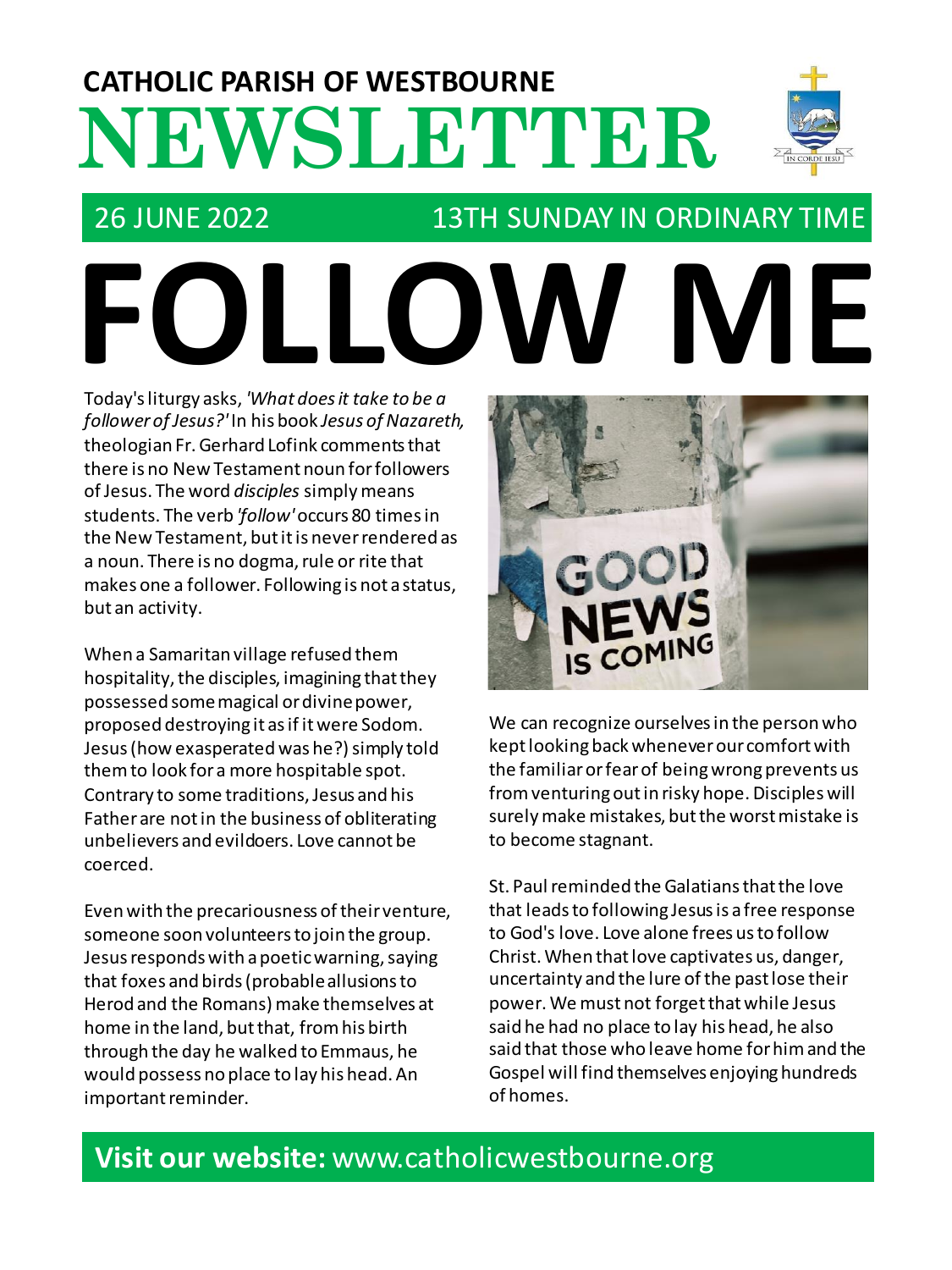#### **MASS TIMES**

**Sun 26 June - 13TH SUNDAY IN ORDINARY TIME** 9.00am 11.00am

**Tuesday 28 June – ST IRENAEUS MARTYR** 10.00am

**Sunday 11th 9am:** *The Parish* 10.00am and 7.00pm **Wed 29 June – ST. PETER & ST PAUL APOSTLES**

**11am** *Tim Mc Cann* **Thu 30 June – 13TH WEEK IN ORDINARY TIME** *Bernard Charles and Elsie May Pratt* 10.00am

**Saturday 16th** *Rosemarie Schofield RIP* **Friday 1 July - 13TH WEEK IN ORDINARY TIME Sunday 18th 11am** *The Parish*  6.00pm - Holy Hour 7.00pm - Mass

**Sun 3 July - 14TH SUNDAY IN ORDINARY TIME** 9.00am 11.00am

**CONFESSIONS** after Mass or by appointment. Contact Fr Leslie 01202 764027

# **OUR PARISH**

**OUR LADY IMMACULATE CHURCH SEAMOOR ROAD, WESTBOURNE, BOURNEMOUTH, BH4 9AE**

**Parish Priest:** Fr Leslie Adams **Telephone:**01202 764027 **Email:** ladams@portsmouthdiocese.org.uk *(Baptism, Marriages, Sick Visits, Funerals and Confessions)*

**Parish Office** *(Wed 9.00am - 12.00pm)* **Parish Administrator – Suzanne Quinn** General enquires andhall bookings **Telephone:**01202 760640 **Email:** oliadmin@portsmouthdiocese.org.uk

**Safeguarding Officer:**Matthew French **Email:** mail@matthewfrench.net

### **SUNDAY MASS READINGS**

**Entrance Antiphon** - **Ps 46: 2** *All peoples, clap your hands.Cry to God with shouts of joy!* 

**Gospel Acclamation**- **1S3:9,Jn6:68** *Alleluia, alleluia! Speak, Lord, your servant is listening: you have the message of eternal life. Alleluia!* 

**Communion Antiphon** - **Cf. Ps 102: 1** *Bless the Lord, O my soul,and all within me, his holy name.* 

**HOLY DAY OF OBLIGATION THIS WEDNESDAY**  We celebrate the feast of St Peter and St Paul the Apostles this Wednesday. There will be Mass at 10.00am and 7.00pm.

**DIOCESAN WEBSITE** To keep up to date with the latest Diocesan news and announcements by the Bishop go to www.portsmouthdiocese.org.uk

**REQUIEM MASS Marjorie Lee RIP** This will take place on Wednesday 6July at 10.00am, Our Lady Immaculate Church.

#### **ARE YOU PLANNING ON GETTING MARRIED?**

Congratulations! Please note that you need to give a minimumof 12months' notice to the parish that you'd like to get married in. There may be the need to attend a marriage preparation course, so I look forward to hearing from any engaged couples. *Fr Leslie*

**FLAME YOUTH GATHERING** The largest youth gathering of Catholics is back, taking place at the OVO Arena, Wembley, on Saturday 4March 2023, with the theme *'Rise Up!'.* Put the date in your diary – more details to follow.

**THE SACRED HEART** The month of June is dedicated to the Sacred Heart of Jesus.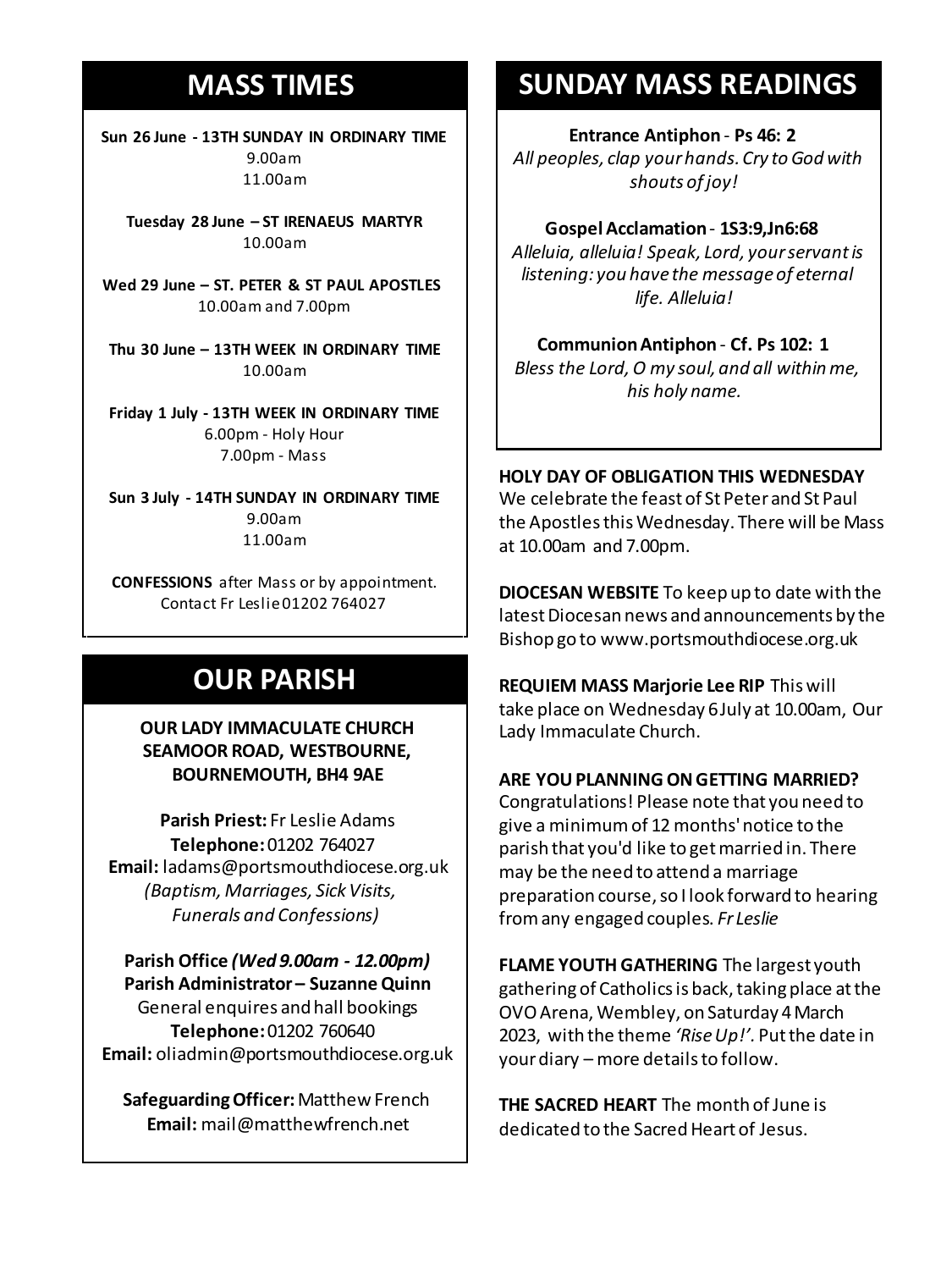### **PARISH NEWS**

**SECOND COLLECTION TODAY** The Peter's Pence Collection is the way we, as members of the Catholic Church, unite ourselves to the concerns of the Holy Father. Donations to this collection support the charitable works of Pope Francis for the relief of those he meets who are marginalized and most in need.

**UKRAINE** For more information on how you can support the Ukraine humanitarian efforts, visit the Caritas website. This is updated with regular news updates, appeals and information. www.caritasportsmouth.org.uk

#### **HARVESTERS MEN'S WEEKEND 15 - 17 JULY '22**

The Hayes Conference Centre, Swanwick, Alfreton, Derbyshire DE55 1AU, UK. The weekend aims to provide men of all ages with the opportunity to reconnect with God, with themselves and other men in a safe, varied and inclusive way. For more information, please go to www.harvesters.org.uk

**CATHOLIC VOICES** We want to gather 1,000 passionate Catholic leaders on Saturday 17 September 2022, 9.00am - 6.00pm at Friends House, Euston, London to reflect on the mission of the Church after the pandemic in what will be one of the largest Catholic gatherings in the UK since the pandemic began. Find out more by clicking on the organisation's website www.catholicvoices.org.uk



**VOLUNTEERING IN THE PARISH** There are many opportunities within the Parish for putting your gifts at the service of the Lord. Please speak to Fr Leslie if you are able to help.

**SAY GOODBYE SERVICE - 10 July at 3.30pm**, **WIMBORNE MINSTER** Thisservice is for those who have lost a baby at any stage of pregnancy, at birth, in infancy, or who have been affected by family members or friends' loss. More details can be found at www.sayinggoodbye.org

**FANNING THE FLAME - SUMMER CAMP 2022 15 – 19 August 'New Life in Christ'** For those aged 11 - 21. This year's camp at The Priory, Sway will be looking at some of the incredible miracles performed by Jesus Christ. The cost is £130.

To book or for more information please visit www.fanningtheflame.co.uk/summer-camp or call the Dominican Sisters on 01590 681 874.

#### **OFFERTORY COLLECTION**

You can donate directly into the bank account:

> **PRCDTR Bournemouth Our Lady Immaculate**

**Sort code:** 309304 **Account:** 00875075

**Thank you for your continued support.**

#### **PRAYERS PLEASE**

**Please remember all the sick and housebound of our parish especially:**

Teresa Wraith, Win Sheridan, Kathleen Wood, Phillip Rockford, Germain McAulay, Geoffrey Dixon, Joe Bonnici